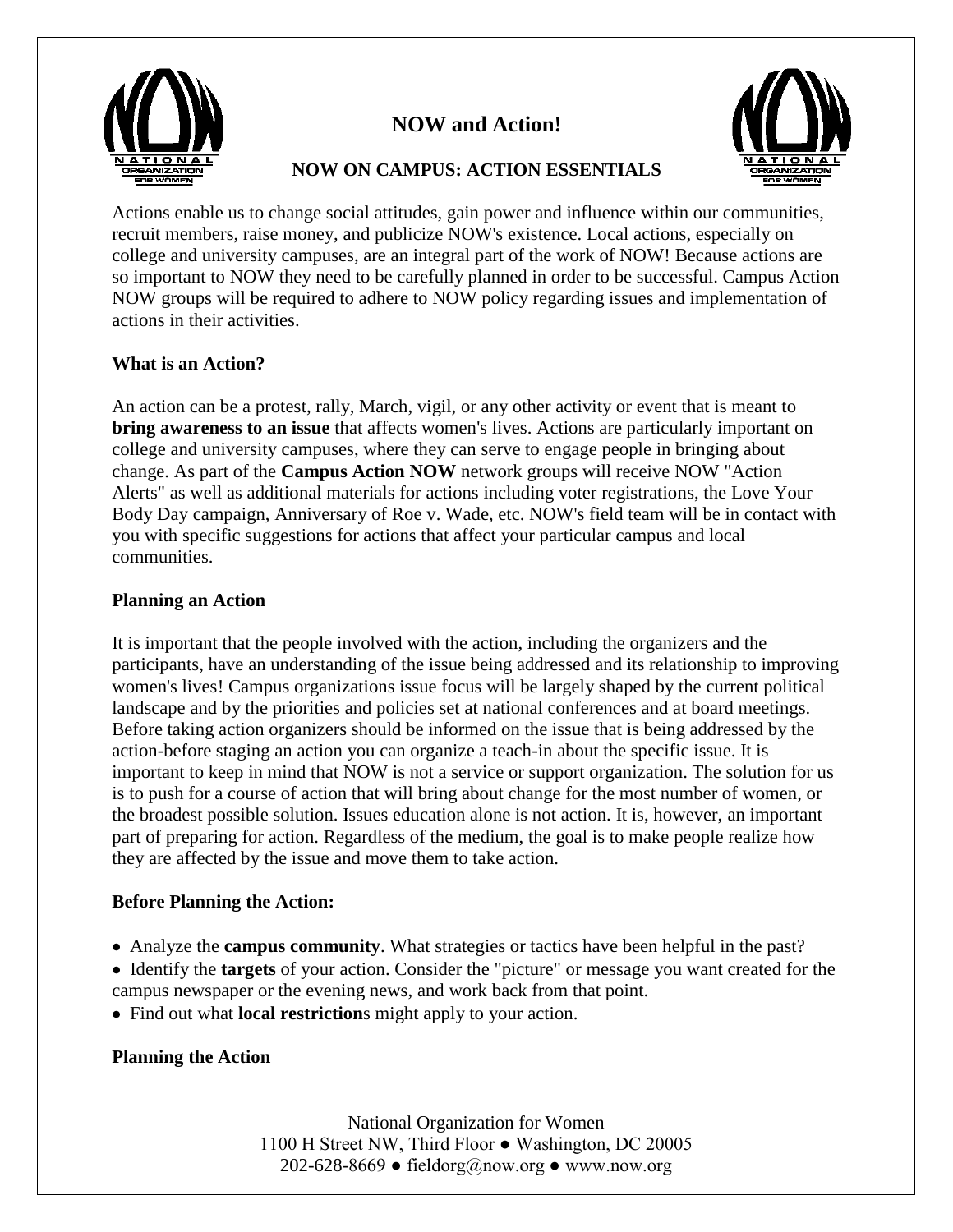After you have determined what strategy or tactic you want to use, **make a list** of everything you think needs to be done to make it successful

 Consider the **costs** involved in your action. These can include printing, postage, permits, etc. After listing all of your potential costs, set a budget for the action. If it is a particularly expensive action, additional fundraising may be necessary

- Consider **how many people** you would like to take part in your action
- **Build on-campus coalitions** with other progressive student organizations on campus

 Start planning to **publicize** your action. How much publicity will the action require? Set a time-line.

 Designate a **Campus Action NOW** spokesperson to the press. Usually this will be the organization's president. You may consider organizing press packets to inform the press of your activities, these will be given out at the event itself.

### **Carrying Out the Action**

#### **Action Checklist**

| <b>Date of Action</b>                    |
|------------------------------------------|
| Site                                     |
| Permit                                   |
| Stage                                    |
| Audio system (video system if necessary) |
| Podium                                   |
| Tables                                   |
| Chairs                                   |
| Banners and signs                        |
| Sign-in sheets, chipboards and pens      |
| Literature and Merchandise               |

#### **Other Helpful Items:**

Duct tape, extension cords, sashes, scissor, small stapler, safety pins, bullhorns, rope, pens, first aid kit, and sunscreen.

#### *Action vs. Service*

The temptation to engage in service-oriented activities is great, for much work of this kind needs to be done. Certainly, service activities are needed and are important. However, the personal decision of whether to engage in service or action must be separated from the **Campus Action NOW** organizational decision.

For example, the bad treatment of a rape victim by your local police department can be the impetus for a campaign to change the department's policies and procedures, and could lead you to pursue legislative changes so this will not happen to other women in the future. In the long run, this will be more effective for all women than orienting the group's activity toward individual "band-aids" such as volunteering at a local rape crisis center, although individual members may do this on their own.

> National Organization for Women 1100 H Street NW, Third Floor ● Washington, DC 20005 202-628-8669 • fieldorg@now.org • www.now.org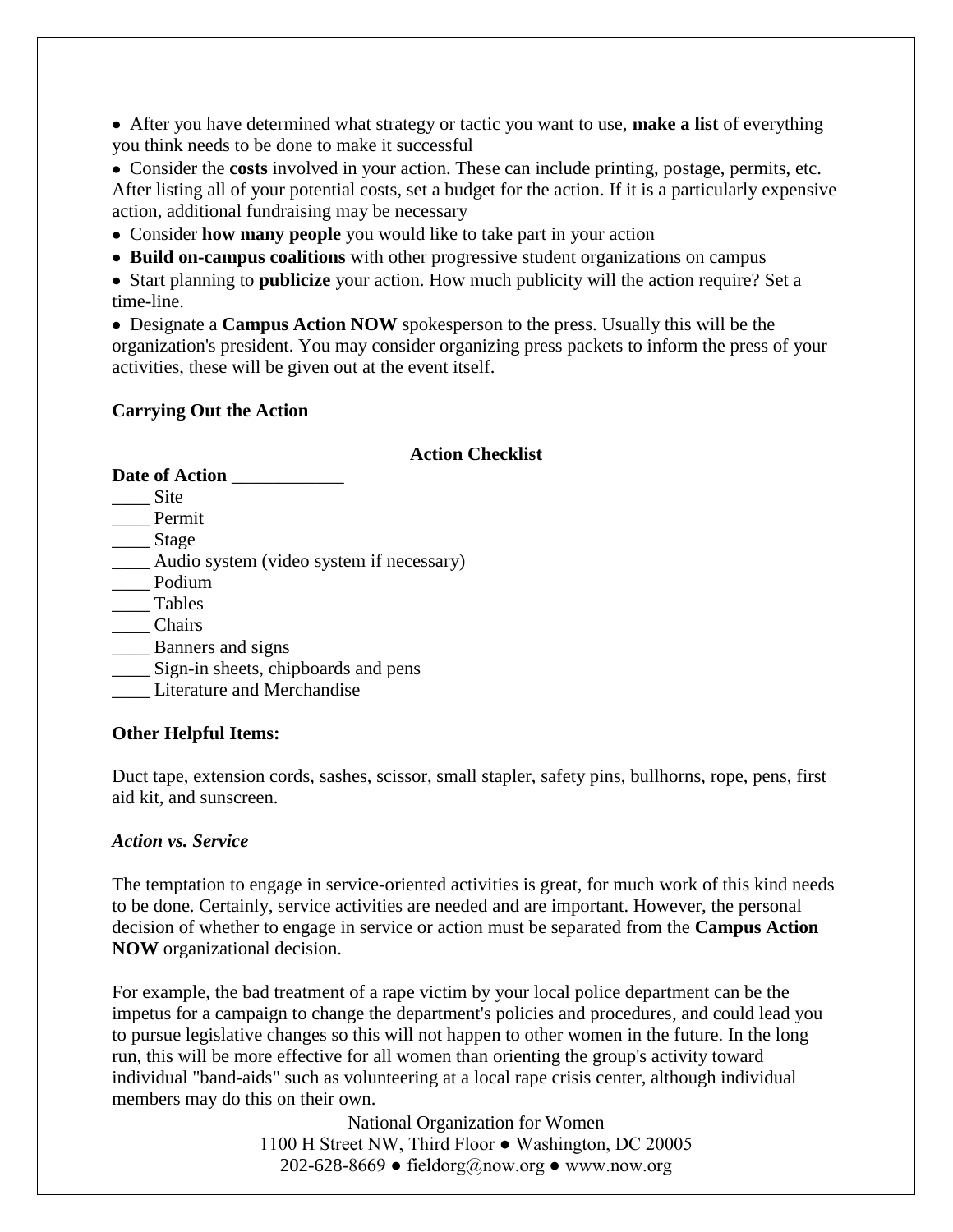NOW takes action to bring women, as a group, into full equality and to address problems at their root cause, rather than offering aid to individual women in achieving personal solutions or temporary relief from oppression. Of course, sometimes the plight of an individual can be the perfect "hook" for your campus group to take action that will make real change.

NOW's self-defined role has been to initiate institutional change at the broadest level, to affect the legal and institutional structures of our society in a way that systematically expands the choices and opportunities available to all people.

## **Campus Action NOW Development and Action**

Many NOW activists become very task oriented as we go about the work of changing the world. If a piece of legislation or policy on campus needs to be passed, we plan a lobbying campaign to pass it. If an individual or a group comes to us because they've been denied their civil rights, we set about targeting campus or elected officials or corporation heads to right the wrong. If the group is asked to join in a state, regional or national action, we swing into action with buses and sign-making parties. But all too often, we pass up the chance to set and to achieve organizational development goals and objectives at the same time!

Every action or project in which a **Campus Action NOW** group participates, in addition to the goals of the action--numbers of people, diversity objectives for the crowd and speakers, good press for the issue--should also have the following organizational development objectives:

- 1. Building your membership and activist base--how many new members will want to become a part of the group around this action or project? Being able to report "We got X new members" is a real win for any group.
- 2. Building your financial base for this and future actions. Few groups will have a substantial financial cushion that enables them to participate in actions without doing fundraising, and we don't want **Campus Action NOW** groups to not do actions because they feel they can't afford them. Issue fundraising (selling message-specific buttons, bumper stickers and T-shirts) as well as directly asking for contributions to fund the event will not only pay most of the bills, but also increase the number of people who have a stake in the action.
- 3. Increasing the group's visibility in the campus community. Set goals for the amount of publicity you want to get and don't give up because one kind of media isn't an option (the local campus newspaper editor may be unfriendly, but a local radio station might welcome the group's spokesperson on a talk show, or the TV station might do a story). If all else fails, fundraise around visibility for the action, so you can buy ad space in/on the best form of media for the event.
- 4. Strengthening community contacts and coalition contacts. This is a good time to look at how the group might work on diversity goals it sets for itself—making certain that all possible allies are represented in a coalition, and/or involving groups with which we haven't had much opportunity for contact. The organization's role is frequently to see who is NOT at the table and to insist on their participation.

National Organization for Women 1100 H Street NW, Third Floor ● Washington, DC 20005 202-628-8669 • fieldorg@now.org • www.now.org